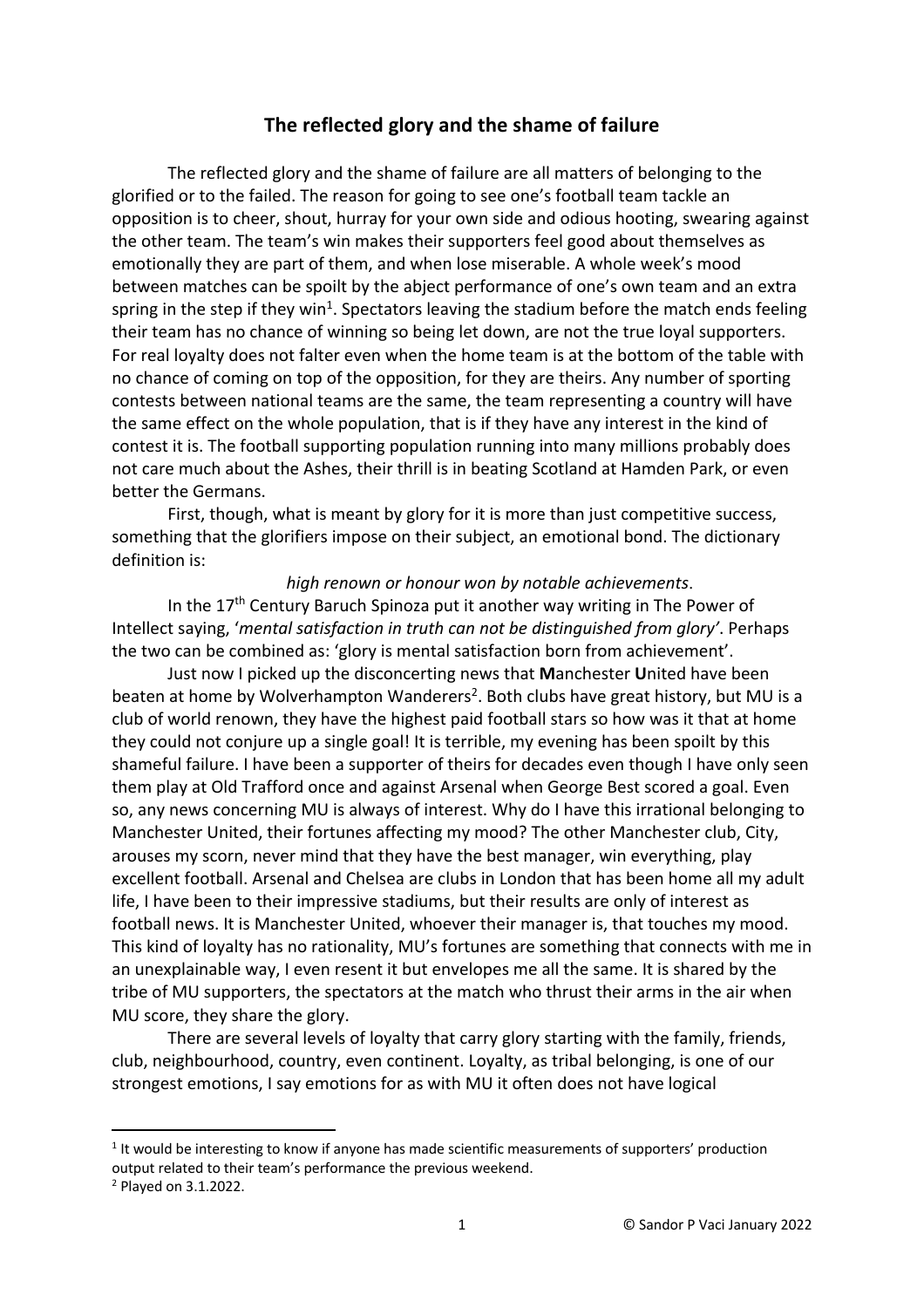explanations<sup>3</sup>. The country where one is born automatically envelopes the person, demanding his/her loyalty for the entire self has sprung form it. The language by which we communicate, food, history, friends and of course the family stretching back. If there is a war go out to fight for it even sacrificing lives. Traitors have revulsion against all of this. The past of one's country is viewed by some, in contemporary morality, as evil. British colonial history, whose benefits are all round, are enjoyed by the 'woke' but now hate them. That a medium sized country managed to rule over a quarter of the globe is not a matter of pride to them. They despise their reflected glory or rather dispute the glory itself, but there is nothing that can be done about the past, it happened beyond the present generation's reach. It can merely be viewed from the present perspective, but like it or not it is their past, who owns the past? What was glory for older generations who erected statues, named buildings after them were all wrong, self-serving exploiters. Equally some of the neglected have been resurrected as heroes, people to be proud of, adding to the reflected glory. Many, in fact most of us, have had ordinary, decent lives but nevertheless without great achievements; what raises us is our country's past glories. Those with distinguished family ancestry glow in their heritage even though they themselves have achieved nothing much worthy of note. This predicament covers monarchies, aristocracies and those who had great family members in the past now must carry the burden of past glories that far exceed their own. Not that there is any sign they resent it. If anything, they glow in the reflected glory, saying it is their duty to carry on the tradition.

Today it came to my attention that the statue of Christopher Columbus in one of the most distinguished squares in London has been sprayed with red paint as he was a slave owner. <sup>4</sup> Slavery was abominable but widespread when he ventured to find a route to India but instead discovered the American continent, not that he knew it, something that changed history and has had effect down to our time. He was an enterprising mariner who took on often fatal risks that went with maritime exploration. There are any number of places, states, towns in America named in his honour but here in London his statue had to be defaced with red paint by people who may have education but also hate in their souls. Those who sprayed tell all who admire Columbus's achievement: shame on you! This brings a question mark about democracy based on the universal franchise. The franchise that gives a vote to all who are above a certain age and not clinically insane. The state confers wisdom on the whole of the electorate, wisdom to absorb information, analyse it and make a rational choice. And these 'rational' voters sprayed red paint on the statue, which is revered by others and most strongly by those who erected this bronze memorial in the first place. For all we know he may have been a benign slave owner. By this extreme logic the Lancashire cotton mills, what is left of them, should be sprayed in red paint as the cotton that came from America was grown using slave labour.

Since I started writing on this subject, I have also gone back to a previous subject that interested me over several years, *how Britain's maritime dimension spurred the Industrial Revolution.* In the Preface I listed two major contributions that this country has given to the world: English, the de facto Esperanto; and the Industrial Revolution that has raised livings standards through mass production. But now I need to add another that has also affected people's lives around the globe: competitive team sports. Through organised matches, whether in football, cricket, rugby, or others it has been possible to prove

<sup>&</sup>lt;sup>3</sup> Spinoza had much to say about the control of intellect over emotions.

<sup>4</sup> Since cleaned up.